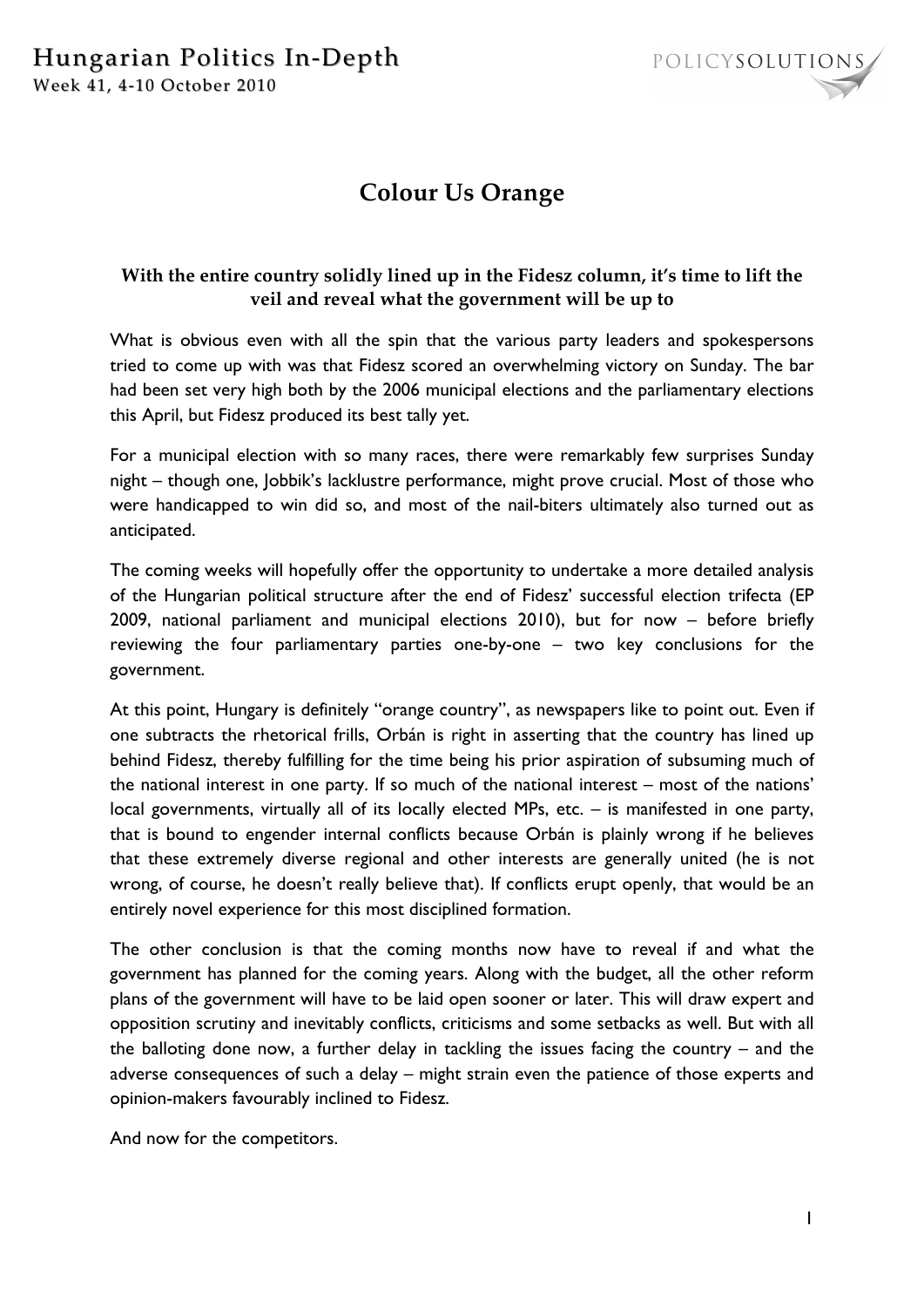# Hungarian Politics In-Depth

Week 41, 4-10 October 2010



#### **Fidesz**

Even if the overwhelming joy that some might have expected was absent, this was certainly not on account of the election results: Fidesz not only won all the counties and did so with better results than at its amazing peak in April, but it also captured Budapest for the first time and swept all major towns (the so-called 'county-level' towns, whose inhabitants do not vote for a county assembly because their own municipal assembly qualifies as such) save Szeged, where it also holds a plurality in the city assembly, leaving MSZP mayor Botka in a difficult position.

Really, the worst news for Fidesz may be that it has peaked to such a degree that the only way from here is probably down. Apart from Botka and three re-elected MSZP district mayors in Budapest, the few noteworthy Fidesz defeats came in smaller towns. Had the results in the larger towns and more important municipalities not been this lopsided, the press commentators would most likely have paid little attention to the few mid-sized municipalities not governed by Fidesz, but in what would have otherwise been a fairly monotonous evening, the TV pundits harped gladly on any town whose name might be recognised by the viewers where Fidesz mayoral candidates lost.

Many of these victors were independents, such as the mayor of Gödöllő, György Gémesi, who had once been considered a staunch Fidesz ally. In fact, he declined to run for the town's parliamentary seat in April so as not to disrupt the Fidesz victory there, in return for which he was promised a 'no contest' this October. To Gémesi's (and apparently Gödöllőians', too) outrage, Fidesz did not abide by its promise, but the popular mayor trounced the Fidesz candidate 72.6%-19.7%.

Another oddity was the race in Esztergom, where mayor Tamás Meggyes, whose nationally reported scandals had become a source of embarrassment for Fidesz (his hold on the Fideszcandidacy remains somewhat of a mystery), was faced by an extraordinary and unique MSZP-LMP-Jobbik alliance. The independent candidate supported by the opposition parties prevailed with an almost two-thirds majority – given that Fidesz won 9 of the town's ten districts, it is reasonable to assume that a less controversial candidate would have performed vastly better. Though mostly in less acrimonious circumstances than the above, there were a couple of medium-sized towns where independent mayors beat Fidesz-challengers.

### **MSZP**

Party leaders bravely tried to point to some 'high-profile' victories amidst the painful losses of most of the party's remaining municipalities, but the names of the towns they came up with – e.g. Szentes, Makó, Sajószentpéter – showed clearly that with a few exceptions MSZP only has some smaller towns to lean on counter Fidesz' control of virtually all the big prizes. MSZP held on to a mere 49 of its 147 mayoralties – already the remnants of the 2006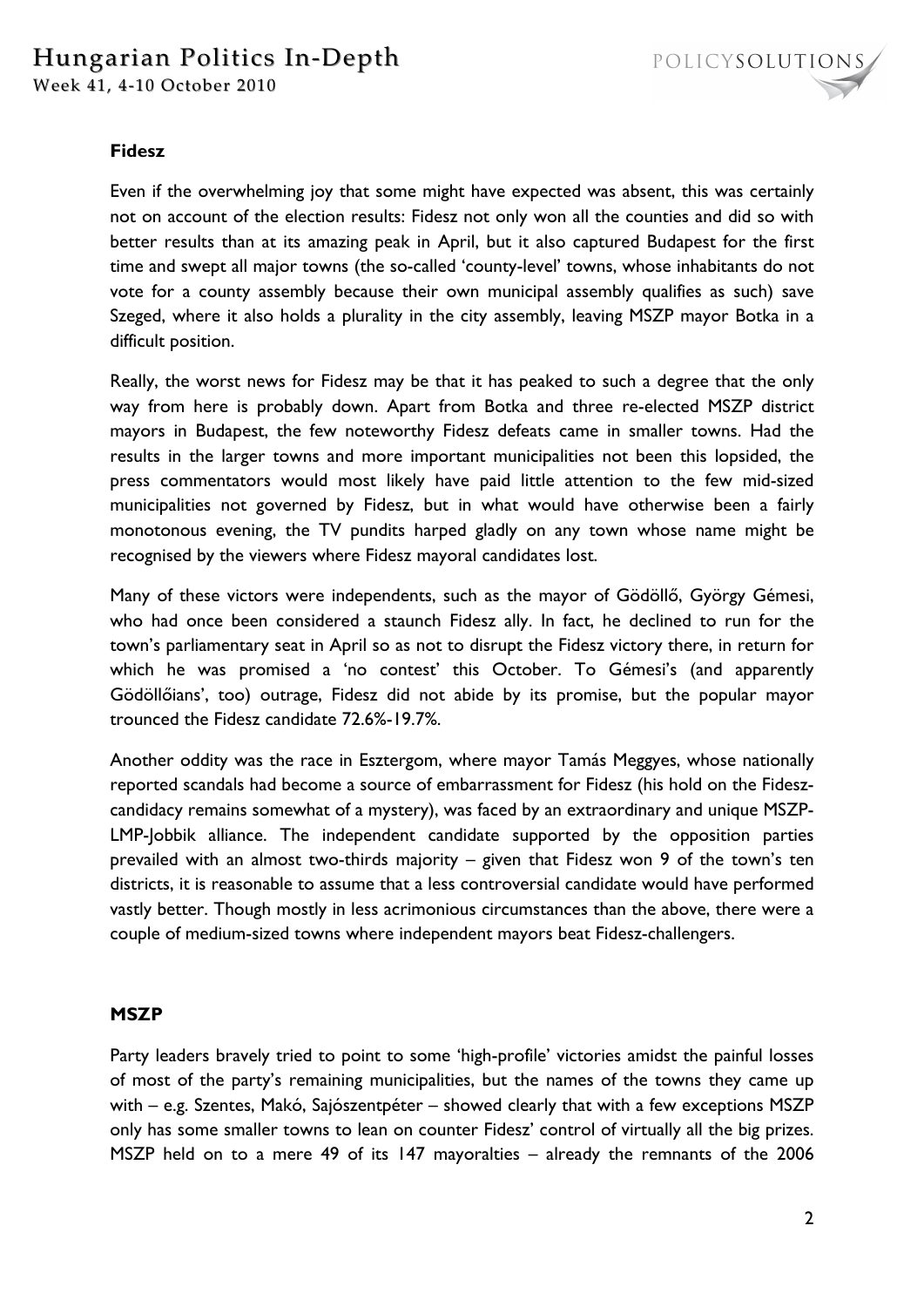decimation of its municipal ranks – though some left-wing mayors, notably the MSZP's former leftist fire-brand József Karsai, won as independents.

Yet, even as some pundits were mocking Attila Mesterházy's post-election speech cum presentation, the MSZP-chairman quite correctly made out an important silver lining in the Socialists' performance: While in April MSZP had finished behind Jobbik in 9 of the country's 19 counties, including all seven eastern counties, it was now behind in only three northeastern counties, and even in these its margin of defeat shrank considerably (e.g. from ca. 10% in Borsod-Abaúj-Zemplén and Szabolcs-Szatmár-Bereg to 0.08 and 3.3%, respectively). In most counties, the number of votes cast for the MSZP party lists were an improvement over the April results.

In other words the Socialists reasserted their position as the second strongest party nationally. But at this point, not too much can be made of this: as we noted last time (see week 40 newsletter), for MSZP to re-merge as a challenger to Fidesz it must regain its strength in its former strongholds, notably in some parts of eastern Hungary and Budapest, and its slightly improved results are a far cry from consolidation. Sándor Káli's defeat in Miskolc, as well as his meagre 38% of the vote, demonstrate that there is a long way to go still for the Socialists.

For MSZP, the stars of the night were undeniably Budapest 13th district mayor József Tóth and Szeged's László Botka. Both pulled off stunning victories. Tóth's was surprising not because he won, but because he actually improved his 2006 result by 6%. Unlike some of his re-elected MSZP colleagues, he also holds a solid majority in the district assembly. As opposed to Tóth, Botka faced a very determined Fidesz campaign to oust him, but ultimately not even the last minute withdrawal of the Jobbik candidate and his endorsement of the Fidesz contender was enough to make the race very tight. Nevertheless, Botka faces a clear opposition majority in the city assembly, without any potential allies. This may prove a bittersweet victory yet. To refer back to our analysis from last week, the voters of Kazincbarcika and two of the Budapest working class districts, 19th and 20th, also retained their MSZP mayors.

### **Jobbik**

Even at the best of times, Chairman Gábor Vona is not the exuberant type, but yesterday he seemed positively sad, though also combative. For Jobbik, after two extremely successful elections, Sunday's ballot was meant to be another major breakthrough, but it was not to be. Not only did it fail to solidify its position as the second party in eastern Hungary, but it lost percentages and missed the opportunity to win significant mayoralties. During the day, the unexpectedly high participation in its stronghold northeastern counties fuelled speculation in Jobbik circles that its voters were turning out in high numbers, but apparently Jobbik was a